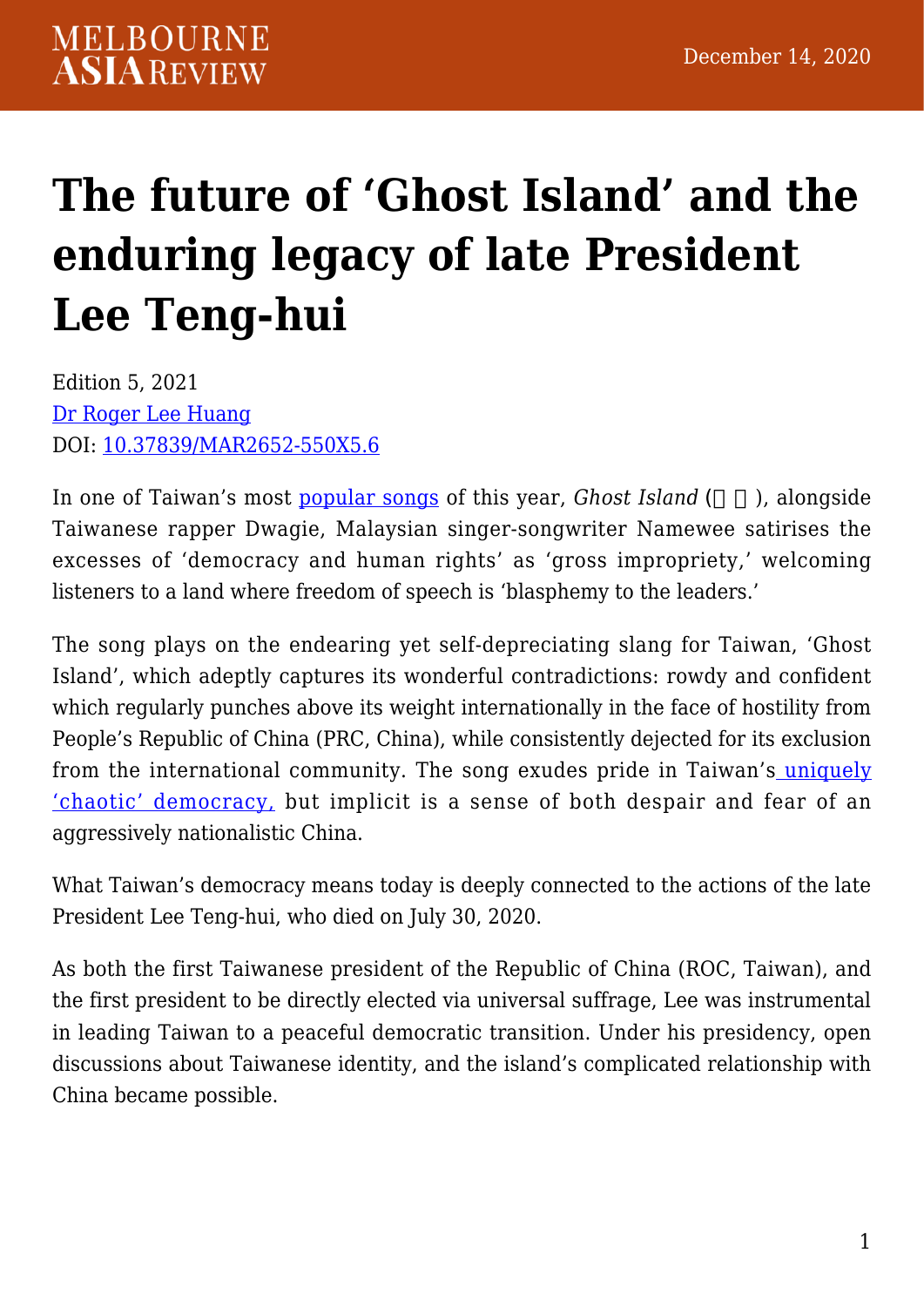In 1998, during a [campaign speech in support of Ma Ying-jeou's Taipei mayoral](https://news.tvbs.com.tw/politics/1362678) [campaign,](https://news.tvbs.com.tw/politics/1362678) President Lee publicly spoke of the ['New Taiwanese](https://presidentlee.tw/%E6%96%B0%E6%99%82%E4%BB%A3%E5%8F%B0%E7%81%A3%E4%BA%BA%E7%9A%84%E6%B6%B5%E7%BE%A9/)' an idea rooted in [civic-nationalist terms](https://www.jstor.org/stable/42704329) and deeply embedded as an essential part of Taiwanese democracy. The inevitable link between democratisation and self-determination naturally led to the emergence of a Taiwan consciousness inherently at odds with Chinese irredentism. While in office, Lee declined to endorse Taiwanese independence but in his later years, without the pressure and responsibilities of public office, he was explicit in his support for Taiwanese nationalism and backed a referendum for constitutional change in [support of an independent Taiwan](https://www.youtube.com/watch?v=3du_jFIt5fk). It is therefore unsurprising, that Lee is considered a ['sinner' by both Chinese nationalists](https://www.globaltimes.cn/content/1196269.shtml) [and the Chinese Communist Party \(CCP\).](https://www.globaltimes.cn/content/1196269.shtml)

Two weeks after the death of former President Lee, a retired entertainer known for her Han-Chinese chauvinistic views, [defaced a portrait of the deceased statesman](https://www.taipeitimes.com/News/taiwan/archives/2020/11/07/2003746527) [with red paint](https://www.taipeitimes.com/News/taiwan/archives/2020/11/07/2003746527) at the historic Taipei Guest House (Superinted by the probably did not occur to the defiant [repeat offender, t](https://international.thenewslens.com/article/112519)hat her freedom to publicly criticise a former head of state was only possible due to the reforms introduced by the subject of her anger. A couple of years earlier, across the Taiwan Strait in Shanghai, Chinese dissident, Dong Yaoqiong was not so lucky. After livestreaming her public criticism of the CCP and splashing ink over an image of Xi Jinping, Dong was [involuntarily](https://www.upi.com/Top_News/World-News/2020/12/02/Chinese-dissident-who-defaced-Xi-poster-says-shes-on-verge-of-collapse/7691606922351/) [committed for psychiatric treatment](https://www.upi.com/Top_News/World-News/2020/12/02/Chinese-dissident-who-defaced-Xi-poster-says-shes-on-verge-of-collapse/7691606922351/); a likely victim of China's infamous ['manufactured mental disorders' \(](https://www.cambridge.org/core/journals/medical-history/article/moral-career-of-outmates-towards-a-history-of-manufactured-mental-disorders-in-postsocialist-china/77CE5C683ECA29F486E932E83F997FD8)(asset ).

The distinct treatment of these two women illustrates how far Taiwan and China's paths have diverged. Today, Taiwan is one of the most [progressive, liberal states in](https://freedomhouse.org/country/taiwan/freedom-world/2020) [the world,](https://freedomhouse.org/country/taiwan/freedom-world/2020) which champions a pluralistic society that even allows [notorious](https://foreignpolicy.com/2018/06/18/nice-democracy-youve-got-there-be-a-shame-if-something-happened-to-it/) [gangsters to form political parties with a pro-China agenda.](https://foreignpolicy.com/2018/06/18/nice-democracy-youve-got-there-be-a-shame-if-something-happened-to-it/) The CCP on the other hand, does not tolerate the mildest criticisms of its regime as it continues to harden its [authoritarian control centred on the personalistic rule of its party chief and](https://www.journalofdemocracy.org/articles/china-in-xis-new-era-the-return-to-personalistic-rule/) [China's President Xi.](https://www.journalofdemocracy.org/articles/china-in-xis-new-era-the-return-to-personalistic-rule/)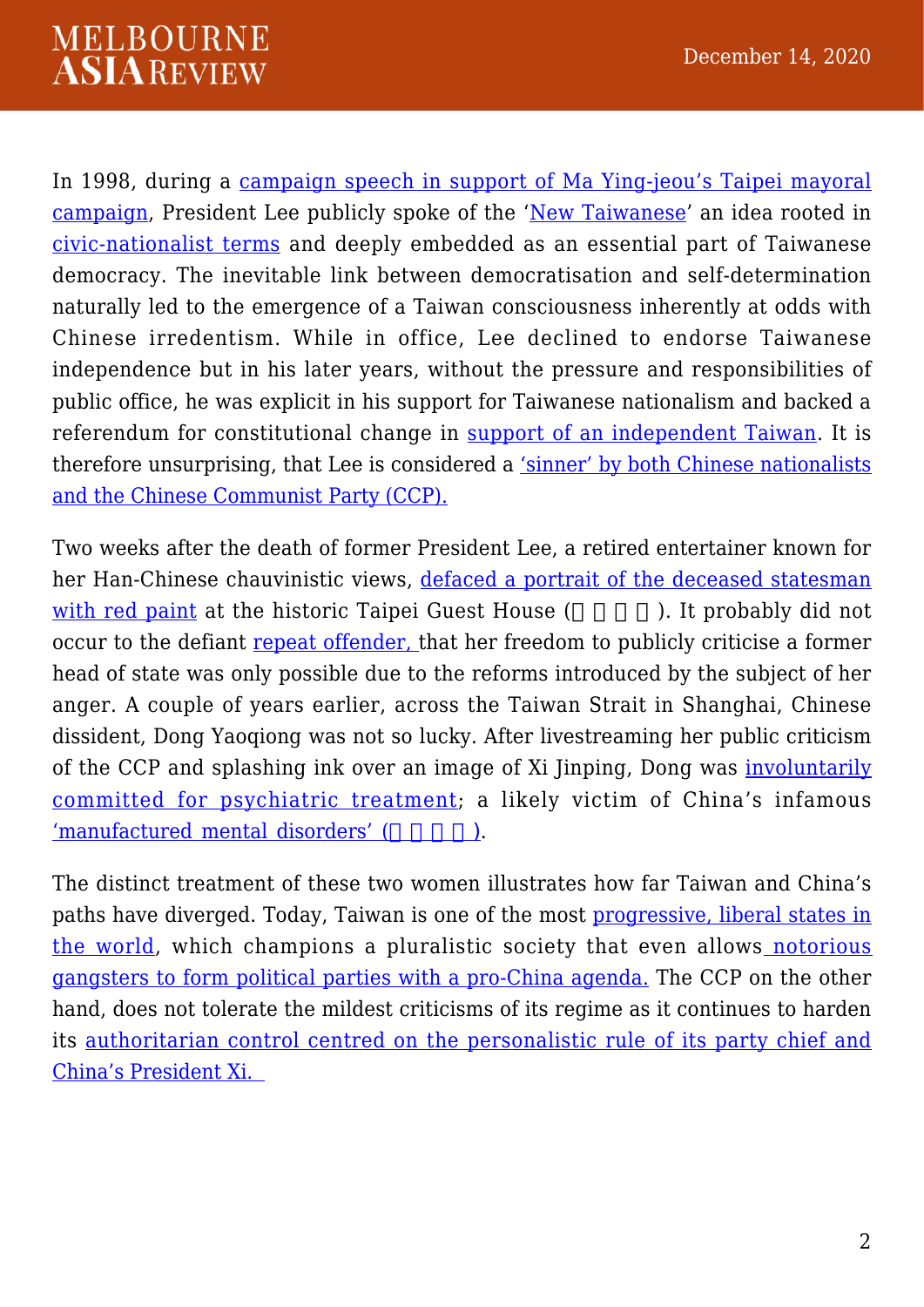#### **Taiwan under KMT rule**

It was not so long ago, that Taiwan, formally the Republic of China (ROC), was politically organised much in the same way as the PRC. The [quasi-Leninist Chinese](https://www.jstor.org/stable/654239?seq=1) [Nationalist Party \(Kuomintang, KMT\)](https://www.jstor.org/stable/654239?seq=1) subjected Taiwan to one of the world's longest [martial law](https://www.lowyinstitute.org/the-interpreter/end-martial-law-important-anniversary-taiwan) regimes. The halls of power in the KMT-ruled Taiwan were dominated by Chinese 'mainlanders' (  $\blacksquare$  ), those who had fled with Chiang Kai-shek from China in 1949 after their defeat by the CCP. For decades, the KMT maintained the [myth](https://taipeitimes.com/News/editorials/archives/2020/11/06/2003746449) [that the ROC](https://taipeitimes.com/News/editorials/archives/2020/11/06/2003746449) continued to exist as the legitimate government of China and transplanted all the trappings of its national government, including parliamentarians elected in China in the 1940s, to Taiwan. The KMT was quick to set a repressive approach in its relationship with Taiwanese society. The tragic [228 Massacre in](https://thediplomat.com/2019/02/the-228-incident-still-haunts-taiwan/) [1947, was followed by a long White Terror reign](https://thediplomat.com/2019/02/the-228-incident-still-haunts-taiwan/) which eliminated a generation of Taiwanese intellectuals and elites. Prior to becoming a KMT official, Lee experienced the KMT's terror campaign firsthand. In the 1960s, he was twice taken in by the fearsome [Taiwan Garrison Command,](https://www.thinkingtaiwan.com/content/7394) and was subjected to intense interrogations. Under KMT-rule, 'Ghost Island' was not a forgiving place.

The KMT justified the suspension of civil and political rights in Taiwan through a complex web of legal instruments, notably the *[Temporary Provisions against the](https://law.moj.gov.tw/LawClass/LawAll.aspx?pcode=A0000005) [Communist Rebellion](https://law.moj.gov.tw/LawClass/LawAll.aspx?pcode=A0000005)*, while the notorious Article 100 of the Criminal Law criminalised any advocacy perceived to be pro-Taiwanese independence, which effectively suppressed the emergence of Taiwanese nationalism. The KMT systematically excluded local Taiwanese (Sangle 1, which comprised more than 80 percent of the population, as well as the small indigenous population, from any significant position of power. In Lee Teng-hui's view [first articulated in 1994](https://books.google.com.au/books?id=6ZznAQAAQBAJ&pg=PA86&lpg=PA86&dq=%E7%94%9F%E7%82%BA%E5%8F%B0%E7%81%A3%E4%BA%BA%E7%9A%84%E6%82%B2%E5%93%80&source=bl&ots=BgNr7OXgCW&sig=ACfU3U2TQqoSWh7T038EfqIxQ-6uoDVheQ&hl=en&sa=X&ved=2ahUKEwjDoJmUicDtAhXV4zgGHYflBRE4WhDoATACegQIAxAC#v=onepage&q=%E7%94%9F%E7%82%BA%E5%8F%B0%E7%81%A3%E4%BA%BA%E7%9A%84%E6%82%B2%E5%93%80&f=false) the KMT, like their Japanese predecessors were [foreign regimes \(](https://www.storm.mg/article/65281)  $\longrightarrow$  ) that had colonised Taiwan.

By the 1970s, it was clear that the KMT's long-declared aim to re-conquer China from the hands of the CCP was no longer grounded in any reality. In 1971, [the](https://digitallibrary.un.org/record/192054)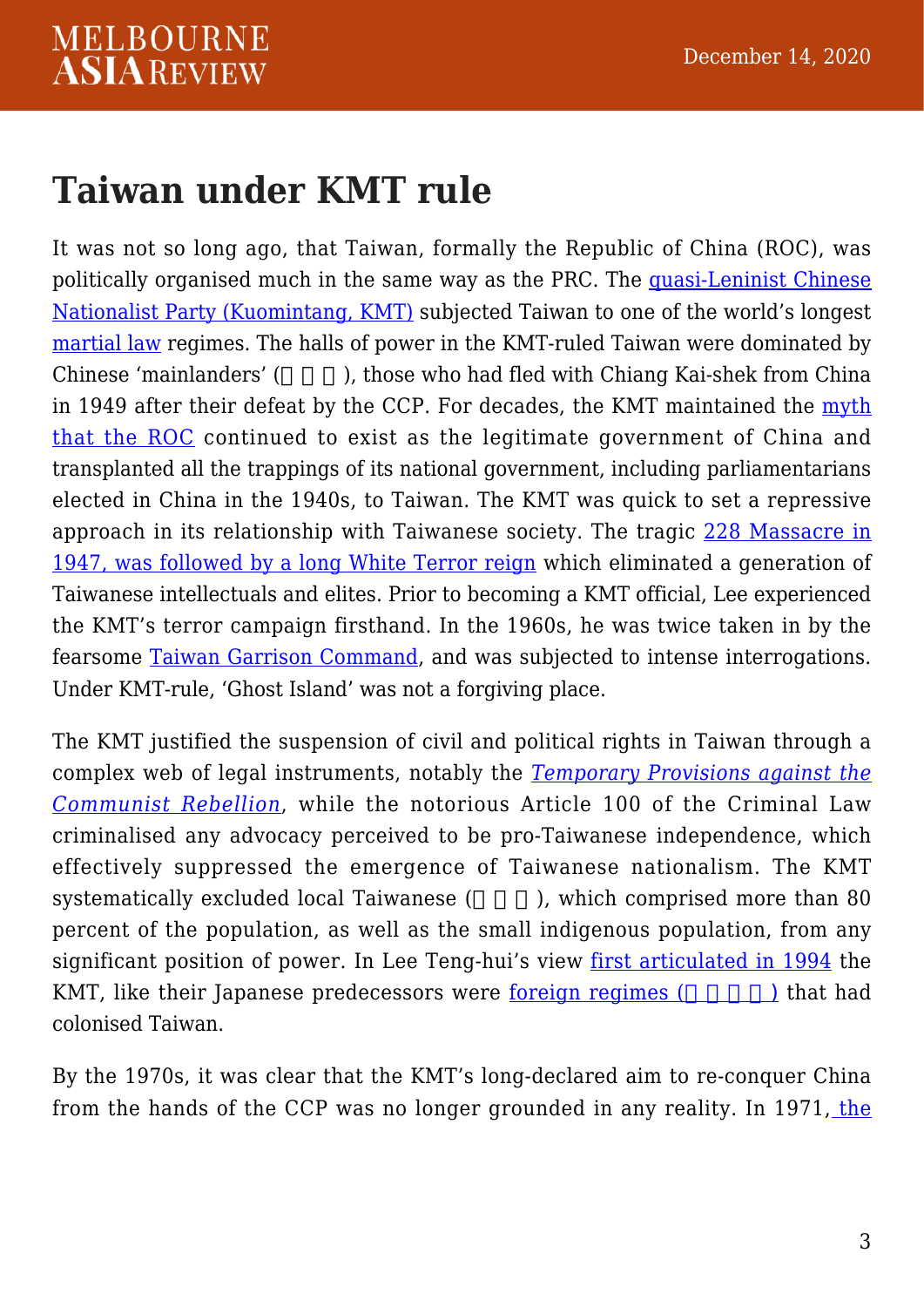#### **MELBOURNE ASIAREVIEW**

[United Nations General Assembly voted to "restore" the PRC as the lawful](https://digitallibrary.un.org/record/192054) [government of China and expelled Chiang Kai-shek's representatives' from the UN](https://digitallibrary.un.org/record/192054); by 1979, its security guarantor, the United States, had broken official ties with Taiwan in exchange for diplomatic relations with the PRC. Domestically, a new generation of *[dangwai activists \(](https://www.taipeitimes.com/News/feat/archives/2018/01/23/2003686261)) and non-partisan politicians* mounted serious challenges to KMT's non-democratic rule. Caught in a perilous situation and facing a legitimacy crisis both internationally and domestically, President Chiang Ching-kuo began to relax the KMT's long held repressive control of Taiwanese society.

As part of the response to demands for more Taiwanese representation in politics, Chiang, who had [survived an assassination attempt](https://apnews.com/article/24a615e59e4789cd4838cd2cd451750b) by Taiwan independence activists in 1970, later introduced a <u>localisation policy</u>  $($   $)$  with the intended aim of co-opting Taiwanese youth and elites into the KMT. Lee, a trained agricultural-economist with a PhD from Cornell University, was recruited by Chiang in 1972 to serve in his cabinet as a minister without portfolio, responsible for agricultural affairs. Lee's meteoric rise within the ranks saw him promoted to several critical roles including Taipei Mayor (1978-1981), Provincial Governor of Taiwan (1981-1984), Vice President (1984-1988), and finally, Chairman of the KMT and President of the ROC (1988-2000).

The last dictator of Taiwan, Chiang-Ching Kuo may have initiated the [early stages of](https://www.tandfonline.com/doi/full/10.1080/10357823.2018.1543253) [political liberalisation](https://www.tandfonline.com/doi/full/10.1080/10357823.2018.1543253) by lifting martial law in 1987, just months before his death; but it was his successor Lee Teng-hui who is rightfully remembered as 'Mr. Democracy'. During his twelve-year presidency, Lee strengthened Taiwan's *de facto* existence as the "ROC on Taiwan," a democratic republic distinct from China. However this practical but temporary arrangement which stops short of formally declaring *de jure* independence means that Taiwan continues to be tangled up in the messy [One-China](https://www.abc.net.au/news/2018-11-08/one-china-policy-history-and-relevance-explained/10465740) policy.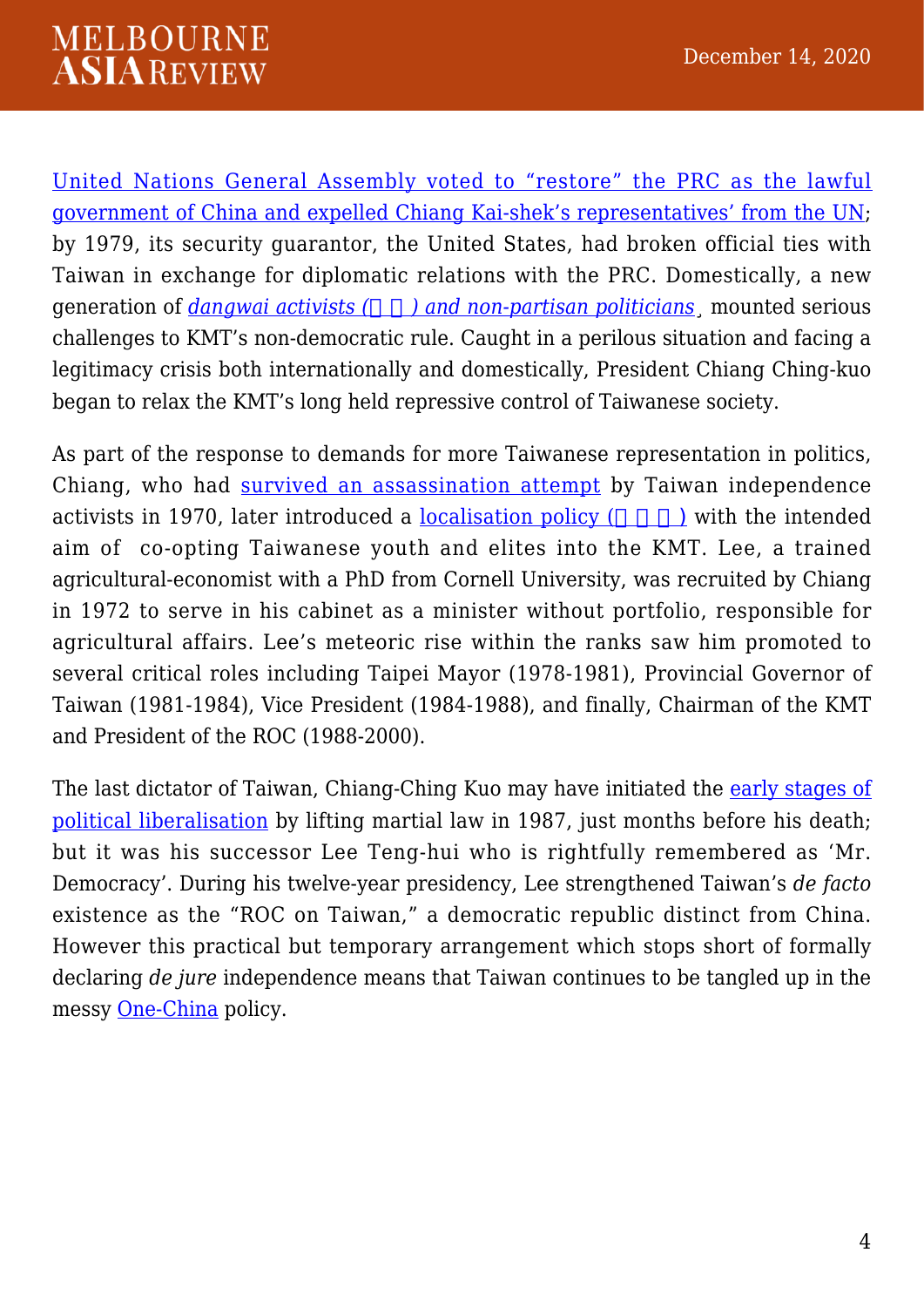## **Dismantling the KMT State and democratising the ROC**

Lee came into office through succession in 1988 following the death of Chiang Ching-kuo. Despite his later reputation as a political giant, the first Taiwan-born KMT Chairman and ROC President was initially written off by the KMT's old guard as a lame duck. The KMT's non-mainstream faction  $($ ,  $)$ , led chiefly by a group of mainland Chinese nationalists, were keen to prevent Lee's controls over the levers of power in the KMT party-state. Lee however shrewdly navigated the intricacies of KMT's factional politics. Through the strategic embracement of societal forces, and the implicit tolerance of the corrupt [black gold](https://journals.openedition.org/chinaperspectives/434) politics. Lee ultimately fended off the [non-mainstream faction's backlash, which eventually lead to the exodus of the most](https://www.jstor.org/stable/2645494) [committed Chinese nationalists, who established the New Party.](https://www.jstor.org/stable/2645494)

The 1990 student-led [Wild Lily movement \(](https://www.tandfonline.com/doi/full/10.1080/14649370500316927)Separation 2) was a critical moment which allowed Lee to adopt and implement a democratic agenda. He banked on the zeitgeist of the 'democratic waves', and during his meeting with student representatives, promised that he would meet their demands for democratic reform, beginning with the convocation of a [National Affairs Conference](https://news.cts.com.tw/cts/politics/199006/199006281765223.html).

In sharp contrast to the CCP's violent 1989 crackdown of student-led protests in Beijing's Tiananmen Square only nine months earlier. Lee's positive reaction to student activism highlighted the very different type of [consensual politics](http://www.taipeitimes.com/News/editorials/archives/2010/06/28/2003476597) that would materialise during the remainder of his presidency. As opposed to the increasingly polarised political scene, following his exit from formal politics in 2000, Lee was able to work with a diverse group of stakeholders during his presidential tenure (1988-2000), which included academics, lawyers and [opposition politicians from the](https://www.storm.mg/article/2793895?mode=whole) [Democratic Progressive Party \(DPP\),](https://www.storm.mg/article/2793895?mode=whole) as well as Lee's allies and detractors from the KMT.

President Lee undertook several constitutional amendments and political reforms,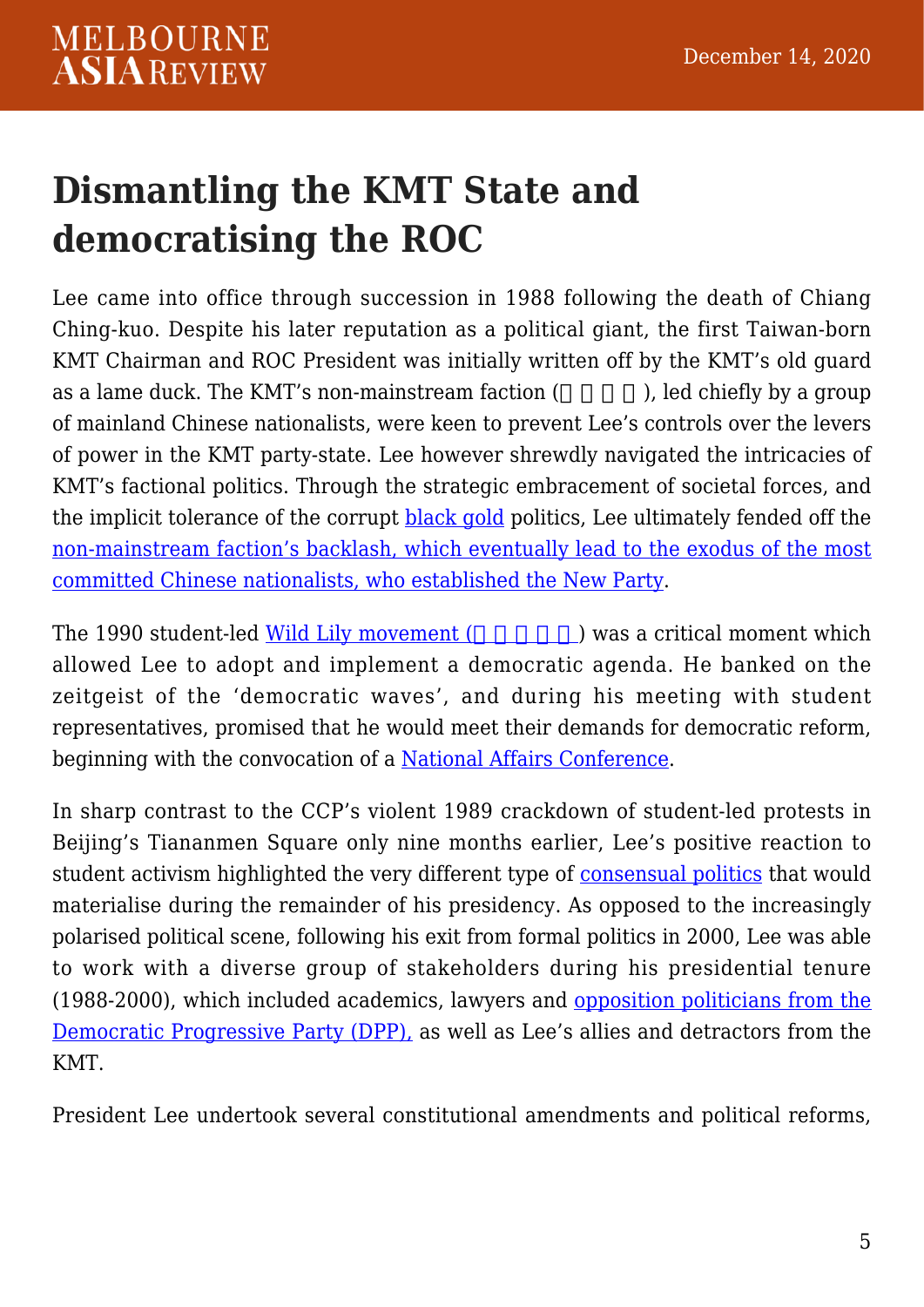unravelling the KMT's hold over the ROC state apparatus. In 1991, he formally repealed the Temporary Provisions against the Communist Rebellion, effectively ending the civil war against the CCP, and safeguarding Taiwanese citizens' political and civil rights through legal protections. A year later, the Taiwan Garrison Command that had terrorized a generation of Taiwanese was disbanded. The infamous Article 100 of the Criminal Code was also amended, decriminalising the promotion of Taiwanese independence. Lee also acknowledged for the first time the reality of two separate political entities, and that the Chinese 'mainland' was under *de facto* CCP administration. This was a significant departure of the idea of 'One China' perpetuated by the two Chiang dictators, who had long insisted that the KMT's ROC was the legitimate government of all of China, and that the CCP were unlawfu[l 'communist bandits' \(](https://books.google.com.au/books?id=vouLBQAAQBAJ&pg=PA15&redir_esc=y#v=onepage&q&f=false)ndiacleries also setup the [National Unification Council,](https://www.mac.gov.tw/en/News_Content.aspx?n=BEC36A4A0BB0663C&sms=BF821F021B282251&s=D0017062A39AF1C0) which released guidelines that listed the terms by which Taiwan could unify with China—conditions that set a particularly high bar such as requiring China to work together with Taiwan on an equal footing, and the need for a free and democratic China with respect to human rights and the rule of law. These changes sharply contrasted with Lee's predecessors' attitude of no-contact with the CCP. The easing of hostilities initially created a relatively cordial environment which allowed Taiwan and China to establish direct, semi-official channels of communication. The result was the so-called [1992 Consensus](https://www.rand.org/blog/2020/06/is-the-1992-consensus-fading-away-in-the-taiwan-strait.html)—where both sides allegedly agreed that there was only 'One China', although whether an actual consensus was ever reached, or what 'One China' meant, remains heavily contested.

Responding to the Wild Lily students' demands, reforms of the electoral system and political representation were also forthcoming. Having held their seats in defunct constituencies in China since the late  $1940s$ , the 'ten-thousand year' ( $\qquad \qquad$ ) parliamentarians were finally [forced into retirement in 1991 after a judicial ruling.](https://www.jstor.org/stable/44288754) The National Assembly was gradually phased out, and formally disbanded by 2005. By 1992, the Legislative Yuan took over the role as a unicameral national legislature, with fully elected legislators representing the ROC's *de facto* constituencies.

The façade of needing both a Central and a Provincial-level government to maintain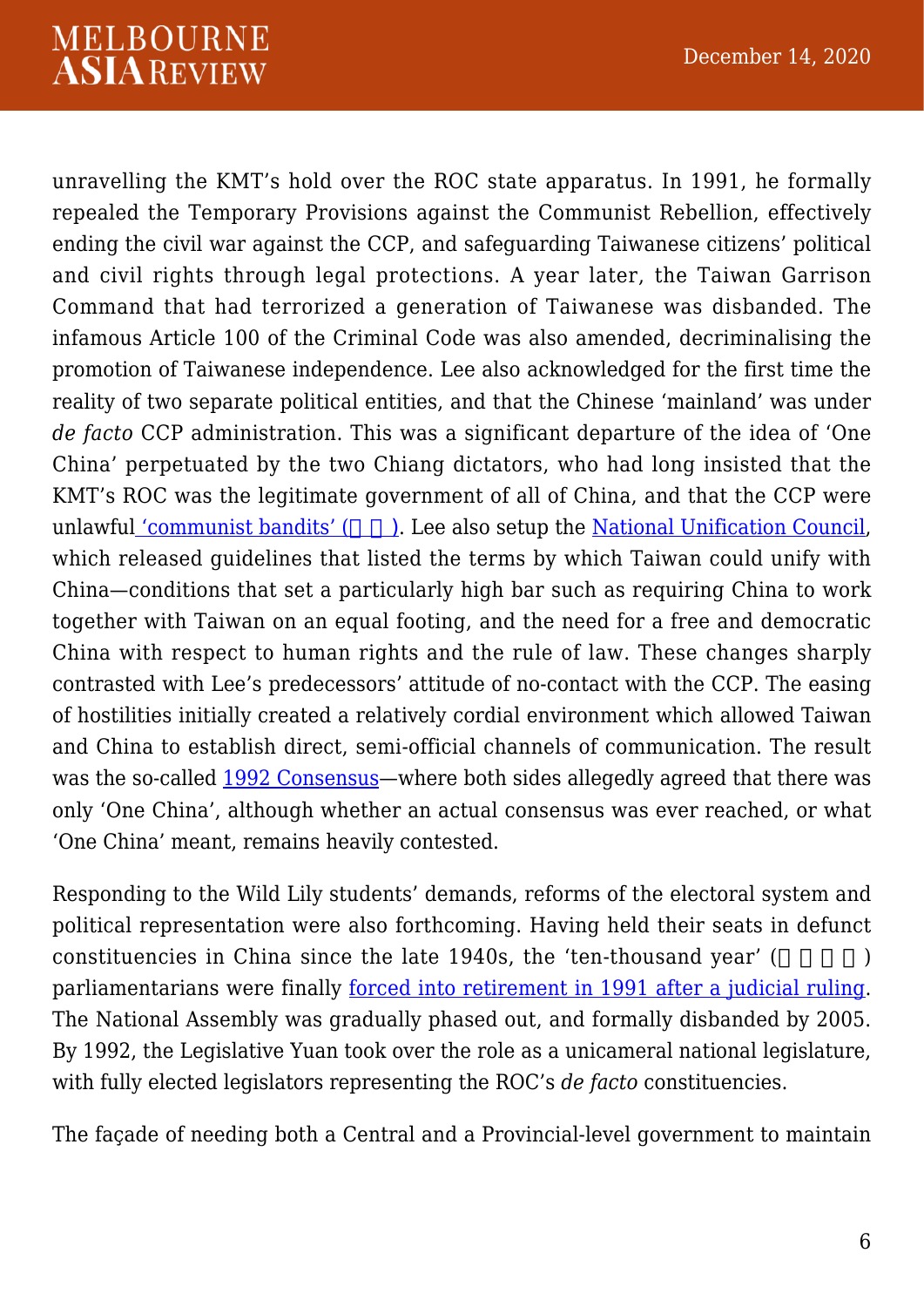the impression that the ROC was still the legitimate government of all of China was abandoned. Direct elections were gradually introduced at all levels of government from the mayoral level in 1994, to the Taiwan's highest office in 1996. These legal amendments and political reforms allowed Lee to indigenise the ROC state to reflect the reality of its jurisdiction as limited to Taiwan, as well as the offshore islands under the ROC's control. The lifting of authoritarian, societal controls and the end of KMT's monopoly over the narrative of Taiwan's identity further edged it towards the [Taiwanisation of the ROC state apparatus.](https://www.cambridge.org/core/journals/japanese-journal-of-political-science/article/whither-taiwanization-the-colonization-democratization-and-taiwanization-of-taiwan/285F3ACB155E62EFAB571E85EFE7B106)

Critically, with broad support from diverse societal actors, backed by judicial and legislative actions, Lee was able to neutralise the political ambitions of serving military officers and ensure that the armed forces were under the [democratic control](https://journals.sagepub.com/doi/abs/10.1177/0095327X0202900104) [and oversight of civilian officials](https://journals.sagepub.com/doi/abs/10.1177/0095327X0202900104). This was demonstrated when Tang Fei became the first Chief of the General Staff in the history of the ROC to attend to the [Legislative](https://news.cts.com.tw/cts/politics/199809/199809300020126.html) [Yuan for interpellation](https://news.cts.com.tw/cts/politics/199809/199809300020126.html). At the historical meeting in September 1998, Tang publicly stated that it was the military's responsibility to defend the Constitution, even if the Constitution was changed from the ROC to Taiwan. By the end of Lee's tenure as president, a National Defense Law was passed, formally asserting civilian supremacy of the military command.

## **Pillars of Taiwan's democracy: a welfare and human rights regime**

Taiwan's resilient democracy is rooted not only in these political reforms but is also strengthened by Lee's efforts to build a more humane, progressive Taiwan. By the mid-1990s, President Lee had begun to actively work on restoring trust between the state and society. He directed [state resources to promote grassroots initiatives and](https://www.cambridge.org/core/journals/china-quarterly/article/cultural-governance-and-placemaking-in-taiwan-and-china/E7FC4795F54EFA546613A71AE6A79591) [local cultural affairs](https://www.cambridge.org/core/journals/china-quarterly/article/cultural-governance-and-placemaking-in-taiwan-and-china/E7FC4795F54EFA546613A71AE6A79591) as part of the 'Integrated Community-Building Program' (

), intimately linked to his view that the ROC citizenry was a ['community of](https://www.youtube.com/watch?v=w6gSwtJOYfo) [shared fate' \(](https://www.youtube.com/watch?v=w6gSwtJOYfo)a). Initially reluctant, Lee would later redress historical atrocities committed by the state including adopting a series of concrete measures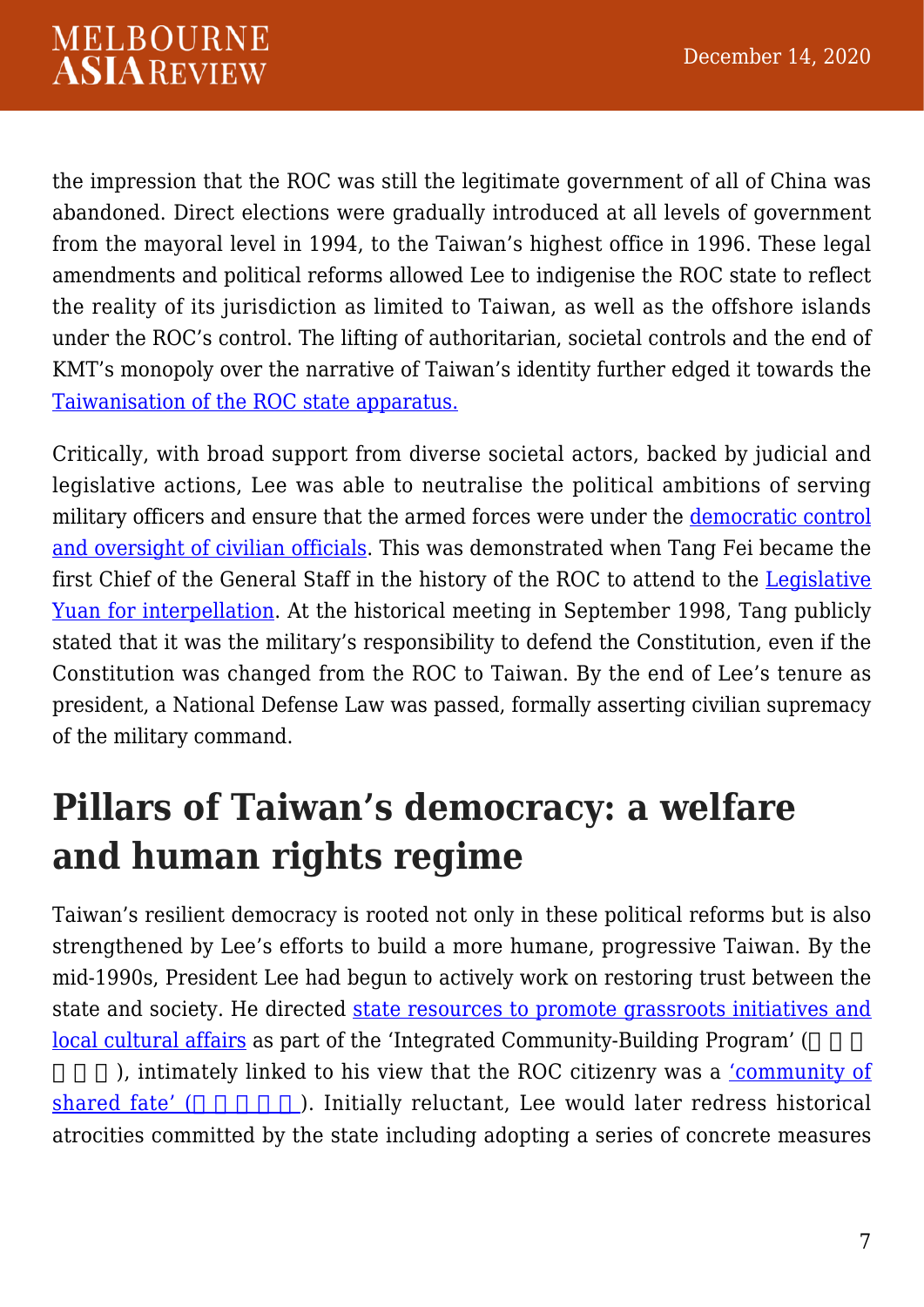to [memorialise and compensate victims and families](https://www.taipeitimes.com/News/feat/archives/2019/02/24/2003710307) of the 228 Massacre, and other victims of past state violence. Although transitional justice has been a recurrent topic since Taiwan's democratisation, it was only in May 2018 that the Tsai Ing-wen government was finally able to establish a term-limited [Transitional Justice](https://www.tjc.gov.tw/) [Commission.](https://www.tjc.gov.tw/)

According to prominent indigenous activist and DPP politician [Icyang Parod,](https://udn.com/news/story/121549/4745201) it was President Lee's personal intervention that finally pushed through amendments to the Constitution allowing for the proper recognition of Taiwan's Indigenous people as 'Aborigines/Indigenous' (exceed of the derogatory 'Mountain Compatriots'. A cabinet-level ministry the Council for of Aboriginal Affairs, later renamed as the Council of Indigenous Peoples, was also established in 1996, although a formal state apology for the mistreatment of the Indigenous population only became a reality two decades later in 2016 when President Tsai Ing-wen made an [official state apology.](https://english.president.gov.tw/NEWS/4950)

After the KMT's long neglect of local history and culture, Taiwan's educational curriculum also went through a series of critical reforms in line with Lee's push to normalise [Taiwanese consciousness](https://www.jstor.org/stable/23607240) in the public sphere. One of the most tangible outcomes of mainstreaming is the introduction of the contested *[Getting to Know](https://www.tandfonline.com/doi/abs/10.1080/14681360200200129) [Taiwan \(](https://www.tandfonline.com/doi/abs/10.1080/14681360200200129) [\) textbooks](https://www.tandfonline.com/doi/abs/10.1080/14681360200200129)* into the public school curriculum in 1997; today Taiwanese students continue to learn about the history, society and geography of Taiwan in direct contrast with previous generation's China-centric education.

Finally, the National Health Insurance, [recognised a](https://www.vox.com/health-care/2020/1/13/21028702/medicare-for-all-taiwan-health-insurance)s one of the world's best public

health systems, was implemented on March  $1^{st}$  1995, five years earlier than originally planned at the personal insistence of President Lee. Despite initially facing strong [opposition by labour groups and the health sector](http://www.taipeitimes.com/News/feat/archives/2019/07/14/2003718621), the single payer universal health plan has proven to be [remarkably successful in managing the COVID-19](https://www.thelancet.com/pdfs/journals/eclinm/PIIS2589-5370(20)30181-4.pdf) [pandemic](https://www.thelancet.com/pdfs/journals/eclinm/PIIS2589-5370(20)30181-4.pdf). This is in part, related to the [foundations of a strong cohesive society](https://academicworks.cuny.edu/cgi/viewcontent.cgi?article=1232&context=jj_pubs) that emerged from Taiwan's pluralism and tolerance of dissenting views, with the [Taiwanese public largely trusting of the government's efforts to combat the](https://www.wired.com/story/wired25-day3-audrey-tang-taiwan/) [pandemic.](https://www.wired.com/story/wired25-day3-audrey-tang-taiwan/)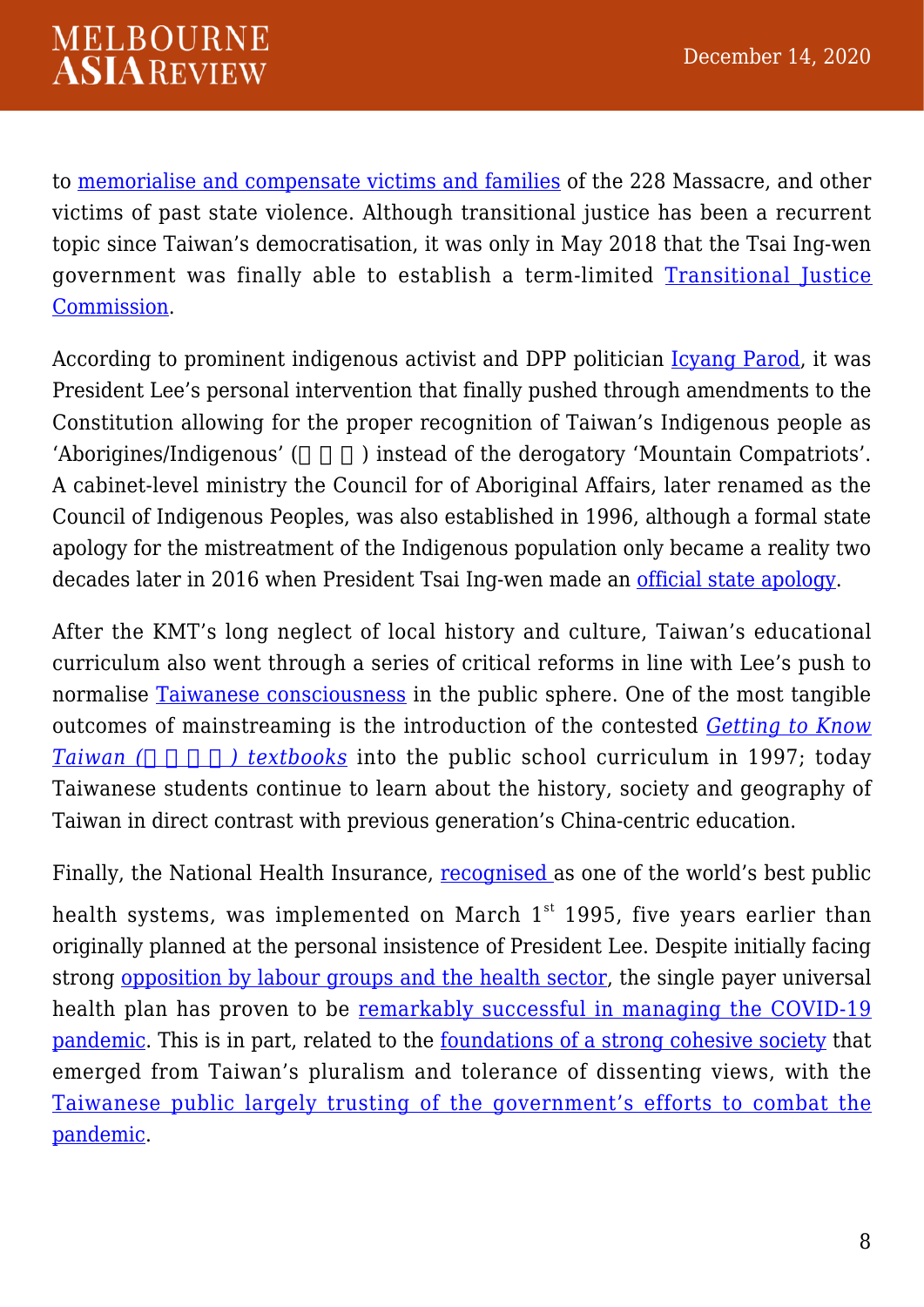#### **Taiwan's international status and addressing the 'China' issue**

The serious discussions about the government's responsibilities to its citizens, the debates about [unification/independence](https://journals.sagepub.com/doi/10.1177/0021909605052938) and the emergence of socio-political pluralism inevitably led to conversations about Taiwan's status and its place in the international community. To counter the PRC's diplomatic victories, and to halt Taiwan's continued isolation from the broader international community, Lee adopted a pragmatic approach to diplomacy. Taiwan would no longer insist that its diplomatic allies adhered to the so-called One China principle or cut ties with the PRC.

The Lee administration also expanded Taiwan's unofficial international relations by increasing the number of representative offices in several countries usually in the guise of economic, social, and cultural affairs. This diplomatic *modius vivendi* has since become the common practice adopted by subsequent administrations from Chen Shui-bian to Tsai Ing-wen. In particular, the [New Southbound Policy,](https://nspp.mofa.gov.tw/nsppe/) the centrepiece of President Tsai Ing-wen's foreign policy agenda since 2016, is effectively a continuation and evolution of the direction that developed from Lee's "Go South" policy, first articulated in 1993; Lee's attempt to redirect the investment of Taiwan's private capital away from China to Southeast Asia. Another signature international campaign introduced during the Lee presidency was the push for [ROC](https://www.brookings.edu/opinions/taiwans-un-dilemma-to-be-or-not-to-be/) [membership in the UN and the World Health Organization;](https://www.brookings.edu/opinions/taiwans-un-dilemma-to-be-or-not-to-be/) a campaign that the Tsai administration has [actively renewed](https://www.scmp.com/news/china/diplomacy/article/3018363/taiwan-wont-give-beijing-it-seeks-un-membership-islands) since the advent of her presidency.

Although Taiwan-US relations have experienced ebbs-and-flows, Lee's efforts to actively engage the US during his tenure were critical to the rekindling of cooling relations since the breakdown of formal ties in 1979. The Lee administration reached out to international media and hired [US lobby firms](https://www.jstor.org/stable/42704248) to appeal to the international community for its support of Taiwan's democracy, suggesting that [China's 'reckless](https://www.foreignaffairs.com/articles/asia/1999-11-01/understanding-taiwan-bridging-perception-gap) [nationalism' is a threat to world peace and stability](https://www.foreignaffairs.com/articles/asia/1999-11-01/understanding-taiwan-bridging-perception-gap). [Chinese adventurism](https://nationalinterest.org/feature/the-third-taiwan-strait-crisis-the-forgotten-showdown-19742), in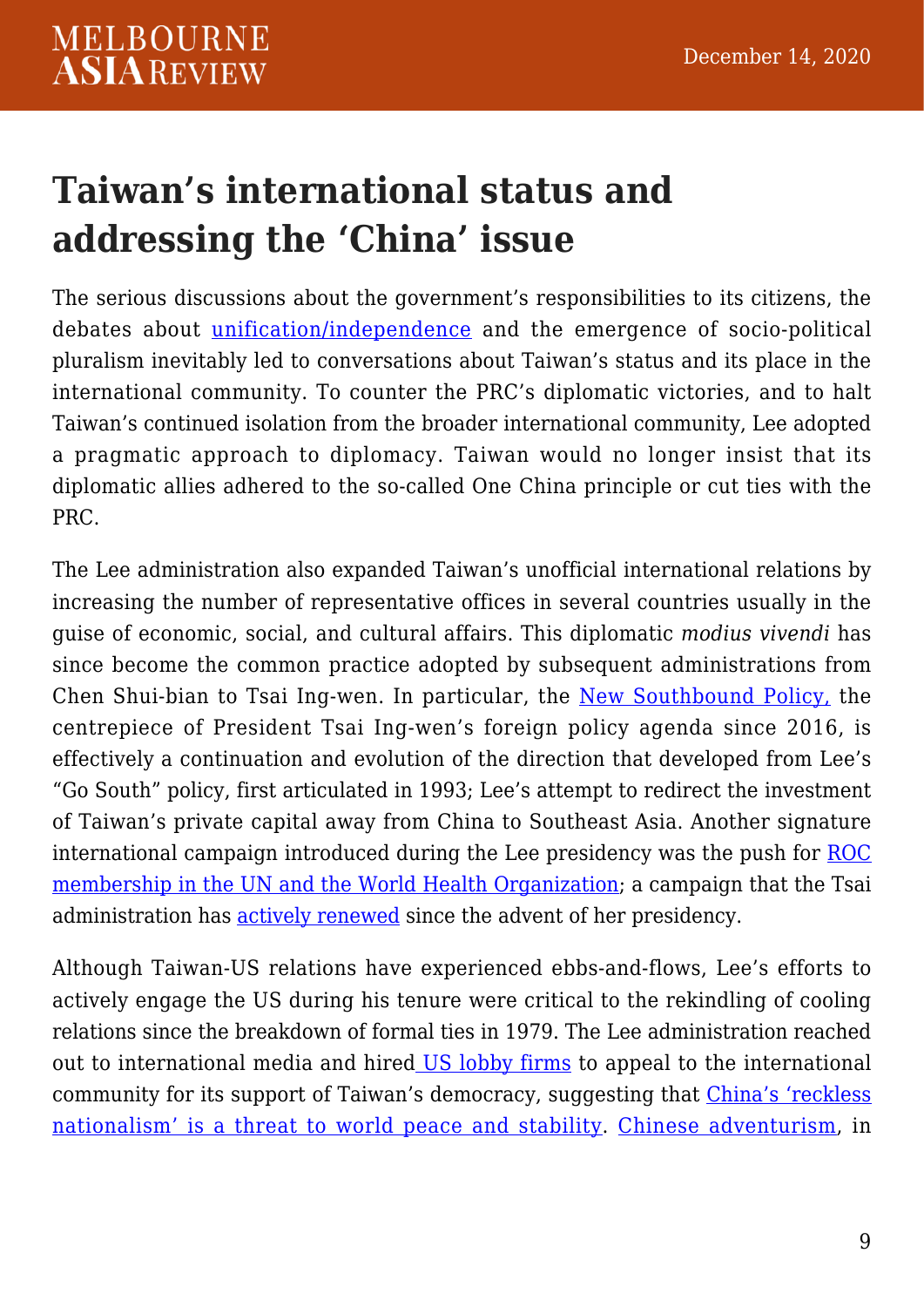response to [Lee Teng-hui's US visit in 1995 to his alma mater, Cornell University,](https://www.upi.com/Archives/1995/06/09/Taiwans-Lee-speaks-at-Cornell/4706802670400/) backfired significantly. The 1995-1996 Missile Crisis pushed the US to deploy a large navy presence near Taiwan's waters as it held its first democratic presidential election. Lee easily won with 54 percent of the popular vote in a four-horse race. Leaving aside official diplomatic relations, [Taiwan's successful democratisation has](https://www.jstor.org/stable/44439663) [further strengthened the bond between Taiwan and the US.](https://www.jstor.org/stable/44439663)

#### **Taiwanese democracy: The double-edged sword of 'Ghost Island'**

A year before leaving office, Lee publicly declared that Taiwan shares a ["special](https://www.scmp.com/article/287810/presidents-remarks-tread-fine-line) [state-to-state relationship"](https://www.scmp.com/article/287810/presidents-remarks-tread-fine-line) with China as political equals in a divided nation with two separate governments. This was interpreted by the Chinese Government as a twostate formula and in direct contradiction to China's preferred proposal of "one country, two systems," which is a highly unattractive proposition for Taiwan, especially given the evident collapse of this [model in Hong Kong](https://www.foreignaffairs.com/reviews/review-essay/2020-08-11/one-country-two-systems-no-future).

In the most recent poll conducted by the longstanding National Chengchi University's Election Study Center, a large majority, 67 percent of the people, [identify solely as Taiwanese; 27.5 percent identify as both Taiwanese and Chinese,](https://www.taipeitimes.com/News/front/archives/2020/07/05/2003739375) [while 2.4 percent see themselves as only Chinese.](https://www.taipeitimes.com/News/front/archives/2020/07/05/2003739375) The consistent, rising trend of those who identify as being Taiwanese however, does not fully capture the [complex](https://thediplomat.com/2020/05/what-do-taiwans-people-think-about-their-relationship-to-china/) [political position of the Taiwanese populace.](https://thediplomat.com/2020/05/what-do-taiwans-people-think-about-their-relationship-to-china/)

Although there is a broad consensus that Taiwan should at the very least maintain its status quo, there remains a myriad of opinions when it comes to addressing Taiwan's relations with China. These prevailing debates about Taiwan's status both in domestic and international circles will unlikely resolve in the foreseeable future. For the meantime, President Lee Teng-hui's articulation of the Republic of China on Taiwan remains the most viable *modus vivendi*. It appears that the incumbent President Tsai Ing-wen, who was one of the original architects of Lee's two-state